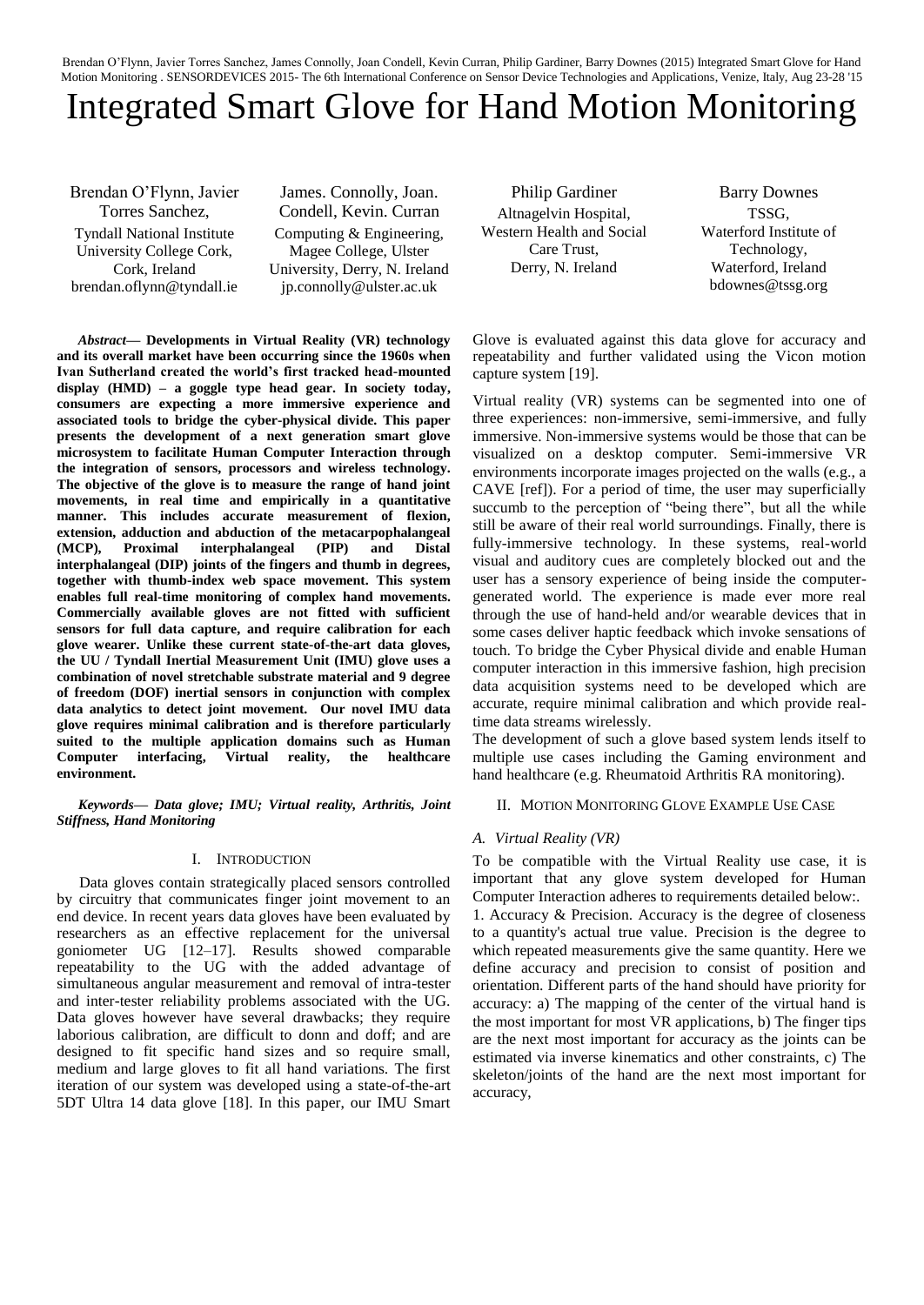2. Consistent recognition of gestures. Like speech recognition,

if a gesture recognition system occasionally misinterprets signals then a break in presence occurs and users can become annoyed. Accidental gestures (known as false positives) are also a problem (e.g., accidentally signaling a command when unconsciously "talking with the hands").

3. Low latency. The faster the response of the system, then the more pleasant the user experience and the more easily users can enter a state of flow.

4. Simulation of button presses. Some applications will greatly benefit from simulation of button presses that provides a sense of self-haptic feedback (e.g., by touching two fingers together) and to control the game and system.

# *B. Rheumatoid Arthritis assessment*

Rheumatoid Arthritis (RA) is an auto-immune disease which attacks the synovial tissue lubricating skeletal joints and is characterized by pain, swelling, stiffness and deformity. This systemic condition affects the musculoskeletal system, including bones, joints, muscles and tendons that contribute to loss of function and Range of Motion (ROM). Early identification of RA is important to initiate treatment, reduce disease activity, restrict its progression and ultimately lead to its remission. Clinical manifestations of RA can be confused with similar unrelated musculo-skeletal and muscular disorders. Identifying its tell-tale symptoms for early diagnosis has been the long-term goal of clinicians and researchers. Classifiers such as the Disease Activity Score (DAS) and Health Assessment Questionnaire (HAQ) provide an outcome measurement that reflects a patient's severity of RA disease activity. Such measurements are subjective and can be influenced by other factors such as depression or unrelated non-inflammatory conditions. Traditional objective measurement of RA using the universal goniometer (UG) and visual examination of the hands is labour intensive, open to inter rater and intra-rater reliability problems.

The DAS and HAQ [2], [3]. are commonly used to measure disease onset and to assess disease status during clinical assessment [1]. Joint Stiffness is a common condition of RA that affects their ability to perform basic activities and daily functions [4][5]. Several objective measurement systems have been devised by researchers and assessed in clinical trials for effectiveness as a joint stiffness measurement device [6]–[11].

# III. TYNDALL GLOVE HW DESCRIPTION

The objective of the IMU Smart Glove is to measure the range of hand joint movements in a quantitative manner, including flexion, extension, adduction and abduction of the MCP, PIP and DIP joints of the fingers and thumb in degrees, together with thumb-index web space, palmar abduction to assist medical clinicians with the accurate measurement of the common condition of loss of movement in the human hand in patients with arthritis. All Smart Glove functionality is maintained, controlled and analyzed by our in-house developed software system.

The described glove is a second generation iteration of the system by the authors as described in previous work [20].



Fig. 1. The IMU Smart Glove rev 2

# *A. HW DESCRIPTION*

The IMU glove shown in Fig. 1 has been manufactured using a mix of stretchable & flexible technology. Stretchable areas of the device cross each finger joint so they can conform with the human hand.

The glove includes 16 9-axes IMU's (each including 3-axis accelerometer, 3-axis gyroscope and 3-axis magnetometer) strategically placed to account for the degrees of freedom of each finger joint of the hand. IMUs are positioned on the stretchable interconnect and are located on the phalange of each finger segment to measure their orientation and biomechanical parameters.

Each IMU provides 6-degrees of freedom motion information (3 translational + 3 rotational) and 3D orientation information. By placing an IMU at both sides of each finger joint, (that is one per each finger bone and another one on the palm of the hand), the relative orientation of each IMU is calculated and used to generate angular and velocity movement throughout flexion and extension exercise of each finger joint and to calculate splaying of each finger.

# *B. Microcontroller*

The processor selected for use in the system is an AVR32 UC3C 32 Bit Microcontroller. This high performance, low power 32-bit AVR microcontroller with built as a single precision floating point unit. This was selected to enable complex embedded algorithms focused on motion analysis to be developed for real time low power consumption operation.

# *C. Wireless Communication*

The RS9110-N-11-22 [21] module shown in Fig.2 is a IEEE 802.11b/g/n WLAN device that directly provides a wireless interface to any equipment with a UART or SPI interface for data transfer. It integrates a MAC, baseband processor, RF transceiver with power amplifier, a frequency reference, and an antenna in hardware. It also provides all WLAN protocols and configuration functionality. A networking stack in embedded in the firmware to enable a fully self-contained 802.11n WLAN solution for a variety of applications.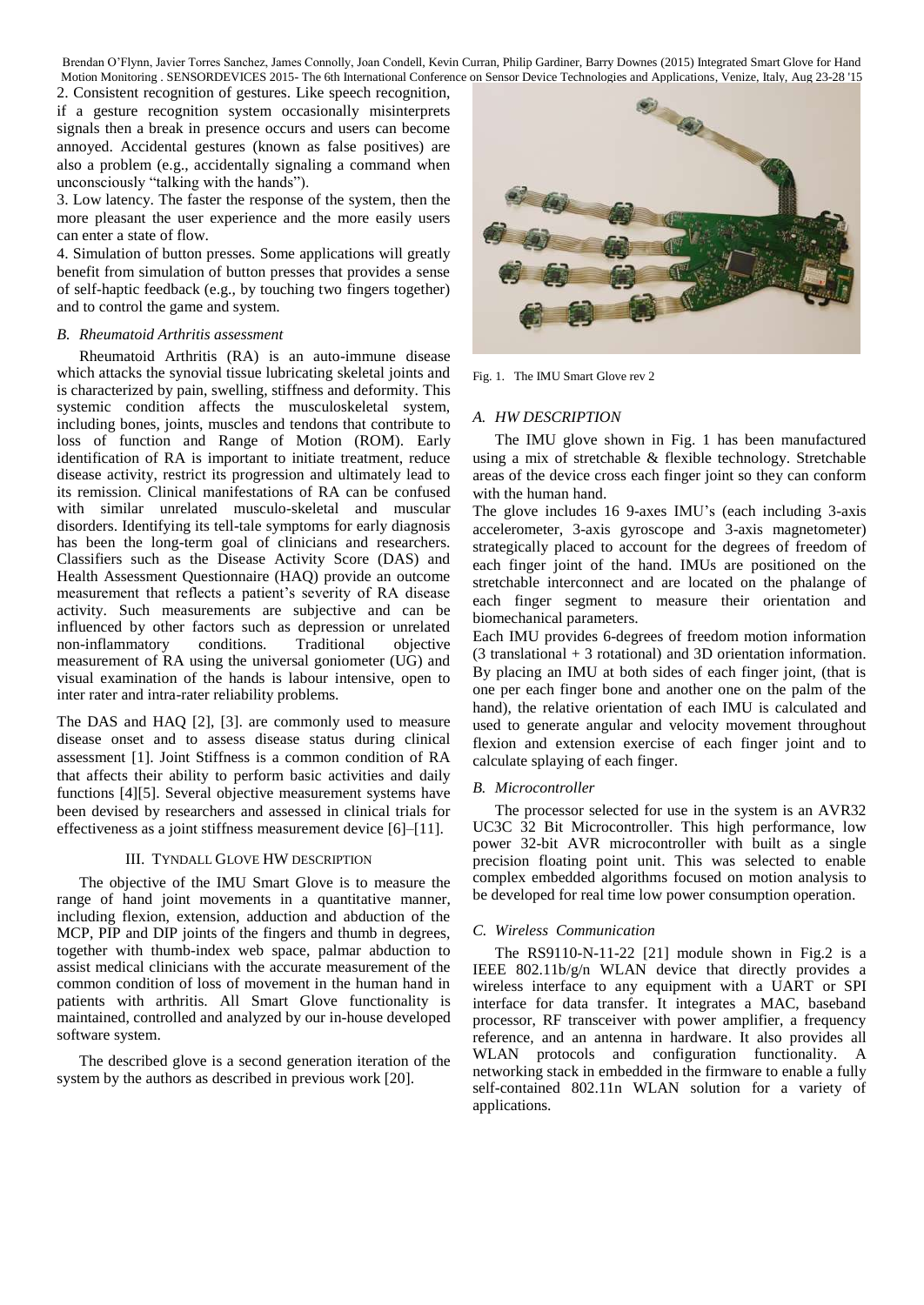The module incorporates a highly integrated 2.4 GHz transceiver and power amplifier with direct conversion architecture, and an integrated frequency reference antenna. The RS9110-N-11-22 comes with flexible frameworks to enable usage in various application scenarios including high throughput and more network features.



Fig. 2. RS9110-N-11-22 System Block Diagram

The system operates according to a low complexity standard 4-wire SPI interface with the capability of operation up to a maximum clock speed of 25MHz. The communications module conforms to IEEE 802.11b/g/n standards and includes hardware accelerated implementation of WEP 64/128-bit and AES in infrastructure and ad-hoc modes. The fact that the module supports multiple security features such as WPA/WPA2-PSK, WEP, TKIP make it compatible with all medical ERP systems.

#### *D. Sensors*

The MPU-9150 [22] is a full three axis inertial measurement system incorporating tri-axis angular rate sensor (gyro) with sensitivity up to 131 LSBs/dps and a full-scale range of  $\pm 250$ ,  $\pm 500$ ,  $\pm 1000$ , and  $\pm 2000$ dps, tri-axis accelerometer with a programmable full scale range of  $\pm 2g$ ,  $\pm 4g$ ,  $\pm 8g$  and  $\pm 16g$  and a tri-axis compass with a full scale range of  $\pm 1200 \mu T$ . The module incorporates embedded algorithms for run-time bias and compass calibration, so no user intervention is required.

The MPU-9150 features three 16-bit analog-to-digital converters (ADCs) for digitizing gyroscope outputs, three 16 bit ADCs for digitizing accelerometer outputs, and three 13-bit ADCs for digitizing magnetometer outputs. For precision tracking of both fast and slow motions, the module features a user programmable gyroscope full-scale range of  $\pm 250$ ,  $\pm 500$ ,  $\pm 1000$ , and  $\pm 2000^{\circ}/sec$  (dps), a user programmable accelerometer full-scale range of  $\pm 2g$ ,  $\pm 4g$ ,  $\pm 8g$ , and  $\pm 16g$ , and a magnetometer full-scale range of  $\pm 1200 \mu T$ .

#### *E. Additional Features*

To make the system adaptable in operation and compatible with a wide range of use cases outside the immediate application of RA monitoring, the IMU Smart Glove system also incorporates such features as optional storage via a micro SD card**,** battery monitoring and recharge ability, as well as a USB bootloader, USB communication interface, and the aforementioned 15 Analogue inputs for optional resistive sensors (e.g. bend sensors or force sensors). The analogue front end is a buffered voltage divider to enable additional sensing functionality.

#### IV. SYSTEM IMPLMENTATION

All the system embedded code is implemented using the Atmel Studio 6 IDE. Currently the implementation includes full application code that continuously reads the sensor outputs and wirelessly transmits the data through a TCP socket.

Accuracy of IMU-based real time motion tracking algorithms are highly influenced by sensor sampling rate. Therefore a fundamental design requirement of the IMU Smart Glove was high application throughput to facilitate the development of algorithms using suitable PC SW such as MATLAB C# and Unity. In addition, it was envisaged that once the algorithms would have been fully developed and tested, they would be fully implemented on the embedded platform. This eliminates the requirement for a high throughput device and allows for a low power implementation for example using BLE in a potential third generation of the glove.

To ensure maximum achievable sampling rates and computation time are compatible with the application scenario envisaged as specified in conjunction with clinical partners regarding signal temporal granularity, it was decided not to share the I2C bus between each of the 16 MPU9150's. Instead, dedicated I2C lines are provided to each one that are driven in parallel. This provides the added advantage of ensuring synchronization between all IMU sensors.

### *A. Case 1 Raw data transmission.*

The embedded processor enables multiple modes of operation depending on the use case and degree of data granularity required. Having the wireless system transmitting raw data at the highest achievable data rate is desirable for the development of the analytics as it is more practical to develop them using PC based SW (real time or post processing) and then porting them to the embedded system than develop them directly within the embedded system

#### *B. Case 2: Transmission of Raw data & information*

The wireless system transmits raw data and quaternions/rotation matrix (from gyros) at the highest achievable data rate. Quaternions then will be subject to drift/errors and the analytics to correct or this are implemented within the controlling software. At this stage we have a clear idea of the maximum processing time that could be allocated in the embedding to this task and that is taken into consideration when designing these algorithms.

### *C. Case 3: Transmission of processed data*

With the wireless system with full analytics embedded, the internal sampling rate of the sensors should be kept to a maximum achievable SR, the high wireless data rate might no longer be required.

## V. CALIBRATION USING ACCELEROMETRY AND GYROSCOPE

Data glove accuracy and repeatability is affected by the nonlinear nature of glove sensor output and any misalignment between the wearers hand and data glove sensor positioning.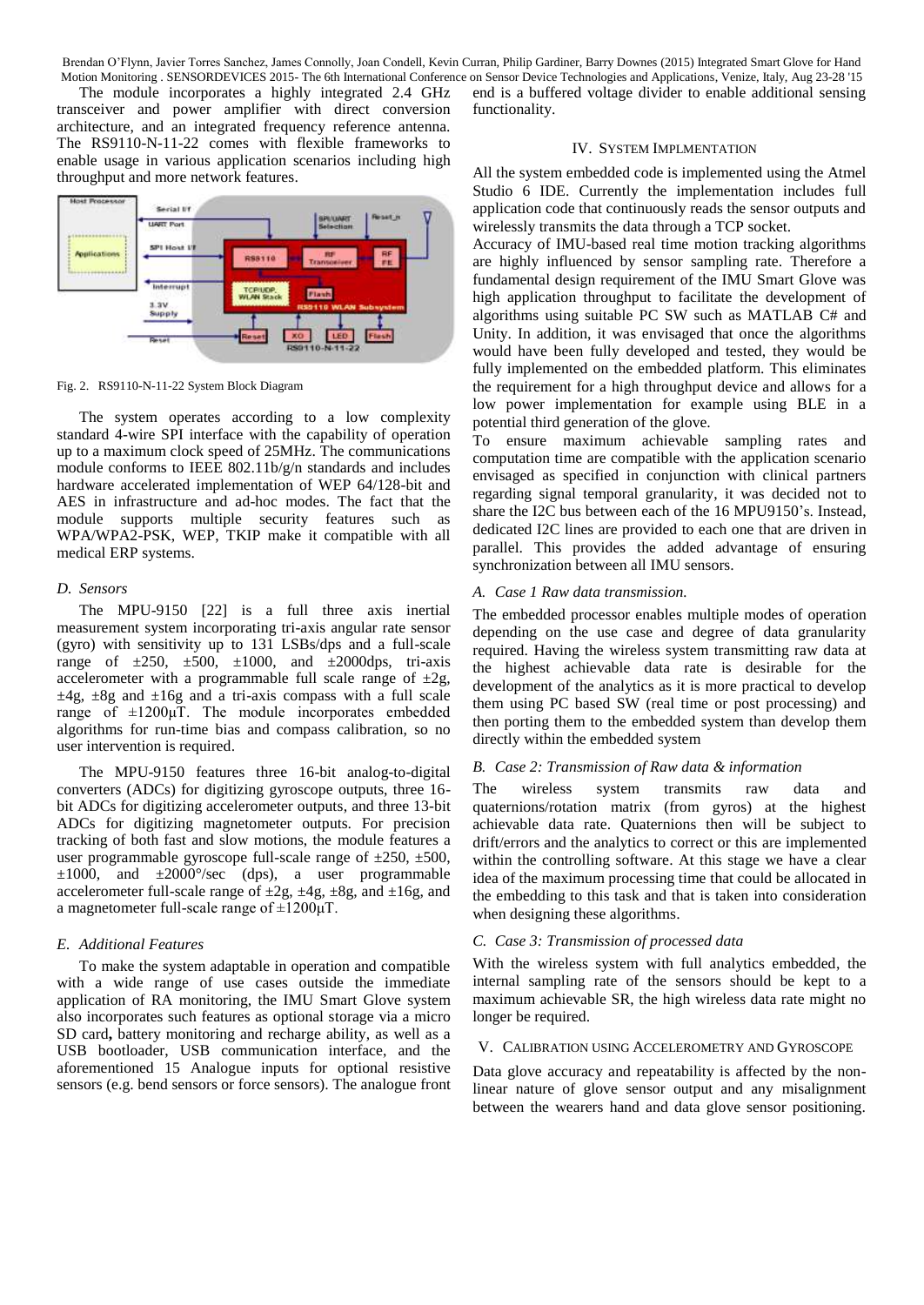Data glove sensor calibration improves sensor accuracy and matches the boundaries of each sensor to those of each finger joint. A calibration routine requires the glove wearer to position groups of finger joints such as MCP's and PIP's at specific poses. Each pose places a finger joint group and relevant data glove sensors at their minimum and maximum boundaries. The IMU Smart Glove uses on-board sensors to automatically calibrate each glove sensor, regardless of the wearer's joint flexibility. Each glove accelerometer sensor is sampled when the hand is in a neutral position to calculate finger joint thickness and slope offset, and used during angular calculation. Accelerometers placed on each one of the finger's phalanges provide information with regards to the inclination to gravity of the phalanx. The output response of each sensor provides information on the orientation of the sensor to gravity as shown in Fig. 3. The orientation to gravity of each one of the sensors placed on adjacent phalanges can be used to estimate the flexion of the finger



Fig. 3. Output response vs. Orientation to gravity

. For example if the measured acceleration for a specific finger from the medial phalanx accelerometer is (Xout, Yout, Zout)= (-1,0,0)g and from the proximal phalanx accelerometer is (Xout, Yout, Zout) =  $(0,0,1)$ g, it indicates a flexion of the PIP joint of 90 degrees. The inclination to gravity is determined according to the standard formula:

$$
\theta = \tan^{-1} \left( \frac{A_{XOUT}}{\sqrt{A^2_{Y,OUT} + A^2_{Z,OUT}}} \right)
$$

$$
\psi = \tan^{-1} \left( \frac{A_{Y,OUT}}{\sqrt{A^2_{X,OUT} + A^2_{Z,OUT}}} \right)
$$

$$
\phi = \tan^{-1} \left( \frac{\sqrt{A^2_{X,OUT} + A^2_{Y,OUT}}}{A_{Z,OUT}} \right)
$$

Where:  $\theta$  as the angle between the horizon and the x-axis of the accelerometer,  $\psi$  as the angle between the horizon and the y-axis of the accelerometer, and φ as the angle between the gravity vector and the z-axis.

### VI. GUI/USER INTERFACE

Data is streamed in real-time according to the use cases outlined above and post processed by our controlling software. A pivotal role of this software is its ability to encapsulate movement associated with finger joints in real time. Fig. 4 shows an example of the user interface. Algorithms segment

recorded data to extract relevant flexion and extension movement information.



Fig. 4.Angular output from the data glove is displayed in 3D

#### *A. Data analytics and Post processing*

Each angular calculation is low-pass filtered to remove sensor noise. A complementary filter with error control is implemented to combine accelerometer output with gyroscope rotation angle. Gyroscope rotational angle is initially accurate and drifts over time. Accelerometer angle cannot distinguish between lateral acceleration and rotation. The complementary filter acts as a high-pass and low-pass filter on both signals. It combines estimated gyroscope rotation and accelerometer angle to create an angular output.

#### VII. TESTING STRATEGIES

Our new data glove was assessed for accuracy and repeatability and was compared with the 5DT state-of-the-art data glove. The Vicon MX motion capture system was used during accuracy testing to independently measure angular values generated at each finger joint. Movement was recorded by Vicon and simultaneously by our in-house developed controlling software whilst each glove was placed on blocks of wood cut to specific angles. Angular readings were assessed using Root Mean Square Error (RMS) to provide an indicator of the variance between each estimated angular repetition value and the expected true value influenced by the angle on each block of wood. RMS error is influenced by both positive and negative errors which are either above or below the expected true value. Therefore RMS output is a measure of the angular error. Repeatability testing examined the ability of each data glove to consistently replicate angular readings when the subjects hand was held in a repeatable position. Testing strategies were originally developed to assess data glove suitability as a replacement for the UG. Although no formal set of repeatability testing strategies exist, the strategies used by [12] have been adopted by subsequent research groups [13], [16], [23–26] and are used in this study to allow comparison between study results.

#### VIII.RESULTS AND DISCUSSION

The 'flat hand' test examines each data glove's ability to maintain a minimum repeatable value after full stretch of each data glove sensor. The plaster mould test examines the ability of each data glove to reproduce angular readings when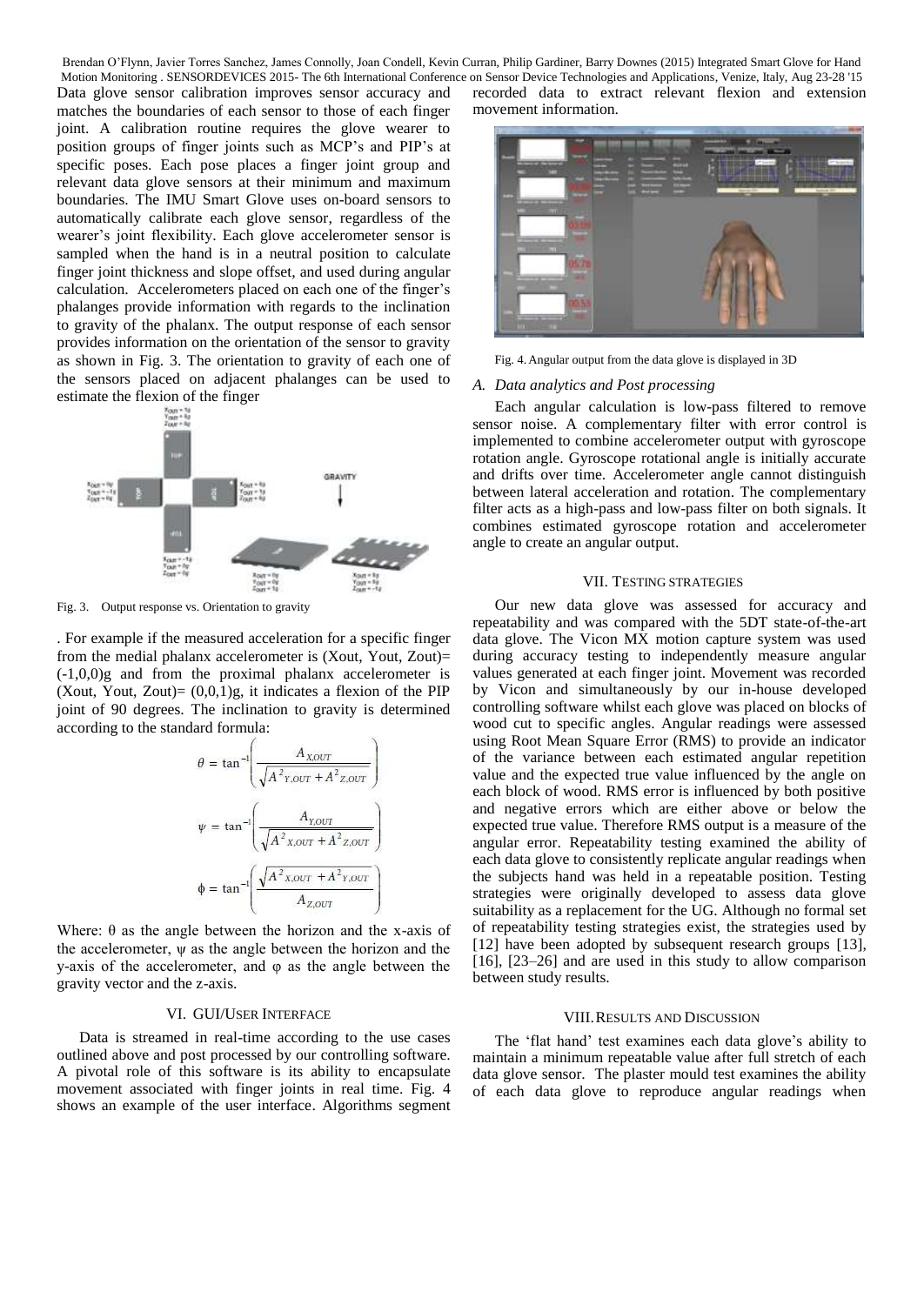Brendan O'Flynn, Javier Torres Sanchez, James Connolly, Joan Condell, Kevin Curran, Philip Gardiner, Barry Downes (2015) Integrated Smart Glove for Hand Motion Monitoring . SENSORDEVICES 2015- The 6th International Conference

positioned in a repeatable position. In all tests, our data glove was not calibrated for the subject. The 5DT data glove was calibrated.

# *A. 'Flat hand' Results*

The 'flat hand' test results demonstrated in Table I showed the IMU data glove outperformed the 5DT data glove. Mean MCP readings for the IMU glove were near-perfect -0.38°, with PIP readings of -2.53°. The 5DT produced readings of 4.17° for MCP and 2.27° for PIP. This is particularly impressive since the IMU glove was not calibrated before use.

TABLE I. COMPARISON OF MEAN ANGULAR READINGS RECORDED DURING 'FLAT HAND' TESTING

|                   | $5DT$ (Angle / $SD$ ) | $IMU$ (Angle / SD) |
|-------------------|-----------------------|--------------------|
| <b>Index MCP</b>  | 2.34(1.59)            | $-0.59(1.87)$      |
| <b>Index PIP</b>  | 2.04(1.05)            | $-2.74(0.90)$      |
| Middle MCP        | 5.9(0.55)             | 1.32(2.26)         |
| <b>Middle PIP</b> | 3.27(1.13)            | $-2.94(1.25)$      |
| <b>Ring MCP</b>   | 5.14(0.59)            | $-2.33(1.21)$      |
| <b>Ring PIP</b>   | 1.02(0.52)            | $-2.7(1.11)$       |
| <b>Little MCP</b> | 3.32(0.88)            | 0.07(2.56)         |
| Little PIP        | 2.76(1.32)            | $-1.75(1.31)$      |
| <b>Mean MCP</b>   | 4.17(0.90)            | $-0.38(1.98)$      |
| <b>Mean PIP</b>   | 2.27(1.0)             | $-2.53(1.14)$      |
| Overall mean      | 3.22(0.95)            | $-1.46(1.56)$      |

#### *B. Plaster mould test results*

Table II shows comparison results for plaster mould testing for the 5DT and our IMU data glove. Readings showed the IMU Smart Glove produced better repeatability for MCP and PIP joints and better overall repeatability as indicated by the lower mean range angular reading.

TABLE II. COMPARISON OF MEAN RANGE AND SD READINGS FROM PLASTER MOULD TESTING FOR EACH DATA GLOVE

| <b>Glove</b> | <b>MCP</b> |           | PIP   |           | Mean  |      |
|--------------|------------|-----------|-------|-----------|-------|------|
|              | Range      | <b>SD</b> | Range | <b>SD</b> | Range | SD   |
| 5DT          | 8.85       | 2.13      | 6.23  | 2.09      | 7.54  | 2.11 |
| IMU          | 5.99       | . 89      | 5.10  | 1.58      | 5.55  | 1.74 |

#### *C. Accuracy results*

Table III shows comparison of results for the 5DT and our IMU Smart Glove compared with the Vicon motion capture system and the UG. Results showed the goniometer had greatest overall accuracy of 93.23% with overall RMS of 2.76°. This is in agreement with typical findings on goniometric accuracy with 95% of intratester reliability within 5° of measurement and intertester reliability in the range of 7° to 9° [27–29]. The Vicon system provided mean accuracy of 89.33% with RMS of 5.19°.

TABLE III. MEAN ACCURACY PERCENTAGE FOR EACH SENSOR INCLUDING MEAN ERROR AND OVERALL ACCURACY PERCENTAGE

| <b>Sensor</b>    | Vicon | 5DT   | <b>Goniometer</b> | <b>IMU</b> |
|------------------|-------|-------|-------------------|------------|
| <b>Index MCP</b> | 93.31 | 94.20 | 97.95             | 89.57      |
| <b>Index PIP</b> | 91.23 | 92.01 | 90.75             | 91.47      |
| Middle MCP       | 91.46 | 79.66 | 95.83             | 82.40      |
| Middle PIP       | 84.08 | 74.97 | 88.96             | 77.29      |
| <b>Ring MCP</b>  | 87.20 | 70.46 | 97.37             | 82.02      |
| <b>Ring PIP</b>  | 86.99 | 91.99 | 90.70             | 89.51      |
| Little MCP       | 86.14 | 85.83 | 91.28             | 83.38      |

| on Sensor Device Technologies and Applications, Venize, Italy, Aug 23-28 '15 |       |       |       |       |  |
|------------------------------------------------------------------------------|-------|-------|-------|-------|--|
| Little PIP                                                                   | 94.23 | 74.56 | 93.03 | 86.27 |  |
| Overall accuracy                                                             | 89.33 | 82.96 | 93.23 | 85.24 |  |
| RMS                                                                          | 5.19  | 7.15  | 2.76  | 5.95  |  |

This inaccuracy was most likely caused by noise, marker occlusion, and distance of reflective markers from cameras. The IMU data glove provided best accuracy measurement of all data gloves and demonstrated similar accuracy to the Vicon measurement system. The RMS results obtained showed that readings obtained from sensors contained approximately 5.95° of error. Results shown in Table III indicate that all sensors demonstrated accuracy between 82% to 91% except for the Middle PIP sensor that had accuracy of 77.29%.

#### *D. Comparison with previous trials*

The results shown in Table IV compared 'flat hand' and plaster mould tests for the 5DT and our IMU data glove with previous research studies involving data gloves. The 5DT data glove demonstrated range readings that out-performed data glove findings by [12], [13] and were similar to [26]. The data glove examined by [15] provided better results than all studies including the 5DT and our IMU glove. However this glove contained only 5 sensors that recorded movement of the MCP joints. The IMU glove performed better than all other data glove studies. Readings recorded by earlier studies are averaged for several subjects. This can hide higher inaccurate results for some subjects. For example, [12] recorded range readings from 5 subjects that varied between 2.5° to 6.7°. Results were averaged to 4.4°. Similarly, results from 'flat hand' testing from the study by [13] were summarised from a group of 6 male and female participants. Mean male range results went from 2.37° to 5.49° and mean female from 3.90° to 4.75°.

TABLE IV. COMPARISON OF 'FLAT HAND' AND PLASTER MOULD TESTS WITH PREVIOUS DATA GLOVE STUDIES

| <b>Study</b>             | <b>Flat hand test</b> | <b>Plaster mould test</b> |  |
|--------------------------|-----------------------|---------------------------|--|
|                          | (Range / SD)          | (Range / SD)              |  |
| Wise et al. $[12]$       | 4.4(2.2)              | 6.5(2.6)                  |  |
| Dipietro et al. [13]     | 3.84(1.23)            | 7.47(2.44)                |  |
| Simone et al. $[15]$     | 1.49(0.5)             | 5.22(1.61)                |  |
| Gentner and Classen [26] | 2.61(0.86)            | 6.09(1.94)                |  |
| $5DT$ (this study)       | 2.27(0.995)           | 7.54(2.11)                |  |
| <b>IMU</b> (this study)  | 4.86(1.56)            | 5.55(1.74)                |  |

#### IX. CONCLUSIONS

Data gloves have been proven to be a viable replacement for the UG and can offer unbiased finger joint ROM measurement. However their dependence on calibration reduces their usefulness in the many application spaces. The novel IMU based wireless Smart Glove detailed in this paper removes the requirement for sensor calibration using accelerometers and gyroscopes teamed with intelligent software techniques. Test results showed our IMU data glove had comparable repeatability to the UG with the added advantage of simultaneous angular measurement and removal of intra-tester and inter-tester reliability. Accuracy testing results showed the IMU data glove provided better accuracy and less overall error than the 5DT data glove with which it was compared. Of Note